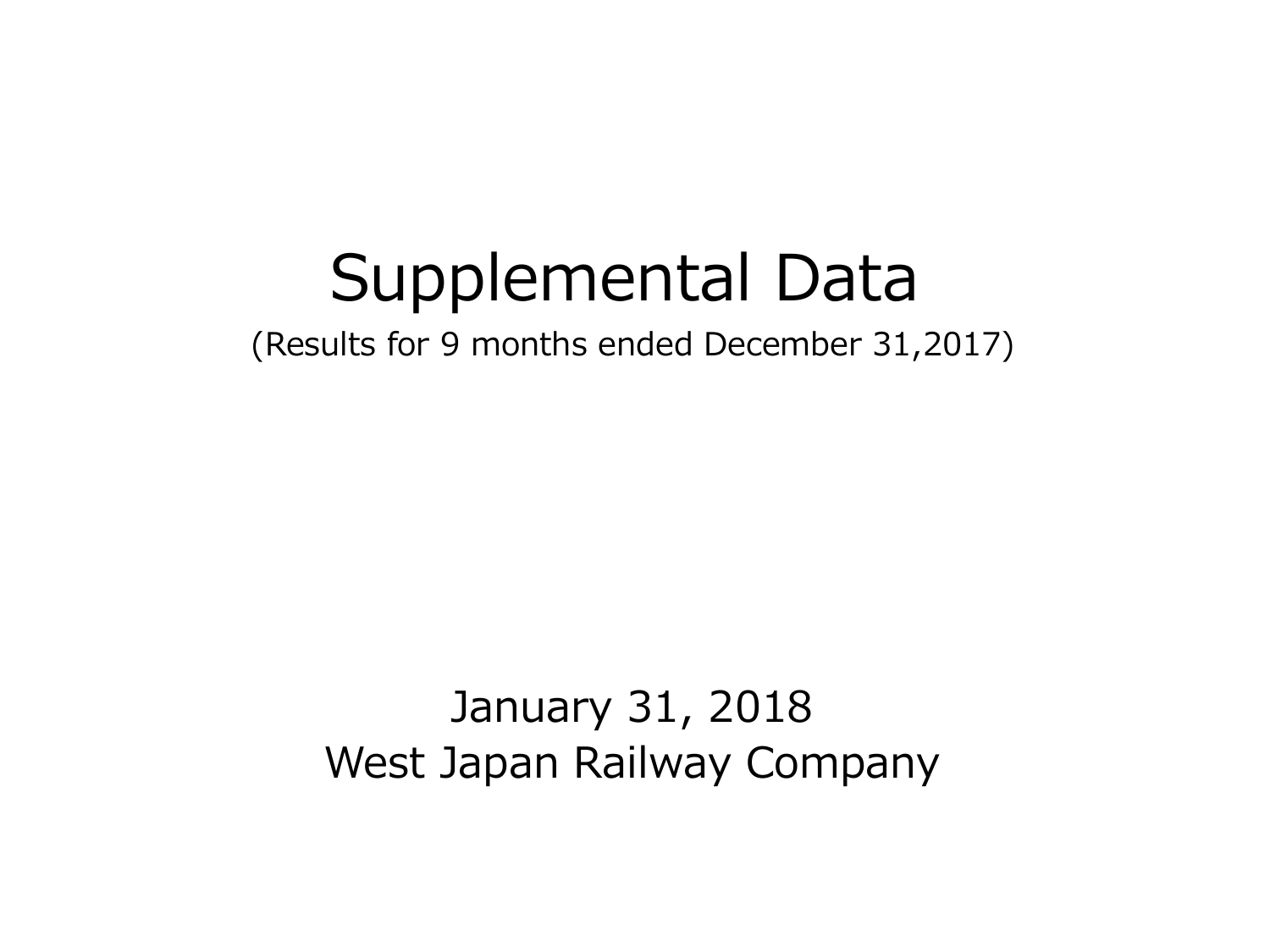

¥Billions

|                                         | 9 months<br>ended | 9 months<br>ended | YoY                     |         | Results     | Forecasts<br>FY2018.3 |                         | YoY     |  |
|-----------------------------------------|-------------------|-------------------|-------------------------|---------|-------------|-----------------------|-------------------------|---------|--|
|                                         | Dec 31, 2016      | Dec 31, 2017      | Increase/<br>(Decrease) | $\%$    | FY2017.3    | As of Jan 31*         | Increase/<br>(Decrease) | $\%$    |  |
|                                         | A                 | B                 | $B-A$                   | $B/A-1$ | $\mathsf C$ | D                     | $D-C$                   | $D/C-1$ |  |
| [Consolidated]                          |                   |                   |                         |         |             |                       |                         |         |  |
| <b>Operating Revenues</b>               | 1,066.0           | 1,111.3           | 45.3                    | 4.3     | 1,441.4     | 1,497.0               | 55.5                    | 3.9     |  |
| Operating Income                        | 157.7             | 175.2             | 17.4                    | 11.1    | 176.3       | 185.5                 | 9.1                     | 5.2     |  |
| Recurring Profit                        | 143.2             | 162.2             | 19.0                    | 13.3    | 160.7       | 170.5                 | 9.7                     | 6.0     |  |
| Profit attributable to owners of parent | 92.5              | 108.4             | 15.9                    | 17.2    | 91.2        | 110.5                 | 19.2                    | 21.0    |  |
| [Non-Consolidated]                      |                   |                   |                         |         |             |                       |                         |         |  |
| <b>Operating Revenues</b>               | 721.9             | 739.2             | 17.2                    | 2.4     | 956.1       | 972.0                 | 15.8                    | 1.7     |  |
| <b>Transportation Revenues</b>          | 642.9             | 659.3             | 16.3                    | 2.5     | 849.6       | 864.0                 | 14.3                    | 1.7     |  |
| <b>Operating Expenses</b>               | 592.7             | 597.3             | 4.5                     | 0.8     | 820.6       | 831.0                 | 10.3                    | 1.3     |  |
| Personnel costs                         | 166.3             | 163.1             | (3.2)                   | (1.9)   | 223.3       | 220.5                 | (2.8)                   | (1.3)   |  |
| Non personnel costs                     | 273.8             | 280.8             | 7.0                     | 2.6     | 394.3       | 406.0                 | 11.6                    | 2.9     |  |
| Energy costs                            | 30.3              | 33.0              | 2.6                     | 8.6     | 40.5        | 45.0                  | 4.4                     | 10.9    |  |
| Maintenance costs                       | 104.4             | 105.0             | 0.5                     | 0.6     | 157.1       | 160.0                 | 2.8                     | 1.8     |  |
| Miscellaneous costs                     | 138.9             | 142.8             | 3.8                     | 2.8     | 196.6       | 201.0                 | 4.3                     | 2.2     |  |
| Depreciation                            | 101.3             | 101.4             | 0.0                     | 0.1     | 137.6       | 138.0                 | 0.3                     | 0.3     |  |
| Operating Income                        | 129.1             | 141.9             | 12.7                    | 9.9     | 135.4       | 141.0                 | 5.5                     | 4.1     |  |
| Recurring Profit                        | 113.4             | 127.5             | 14.0                    | 12.4    | 118.4       | 125.0                 | 6.5                     | 5.5     |  |
| Net Income                              | 75.8              | 89.0              | 13.2                    | 17.5    | 70.8        | 84.5                  | 13.6                    | 19.3    |  |

Note: Figures in bracket ( ) are negative values.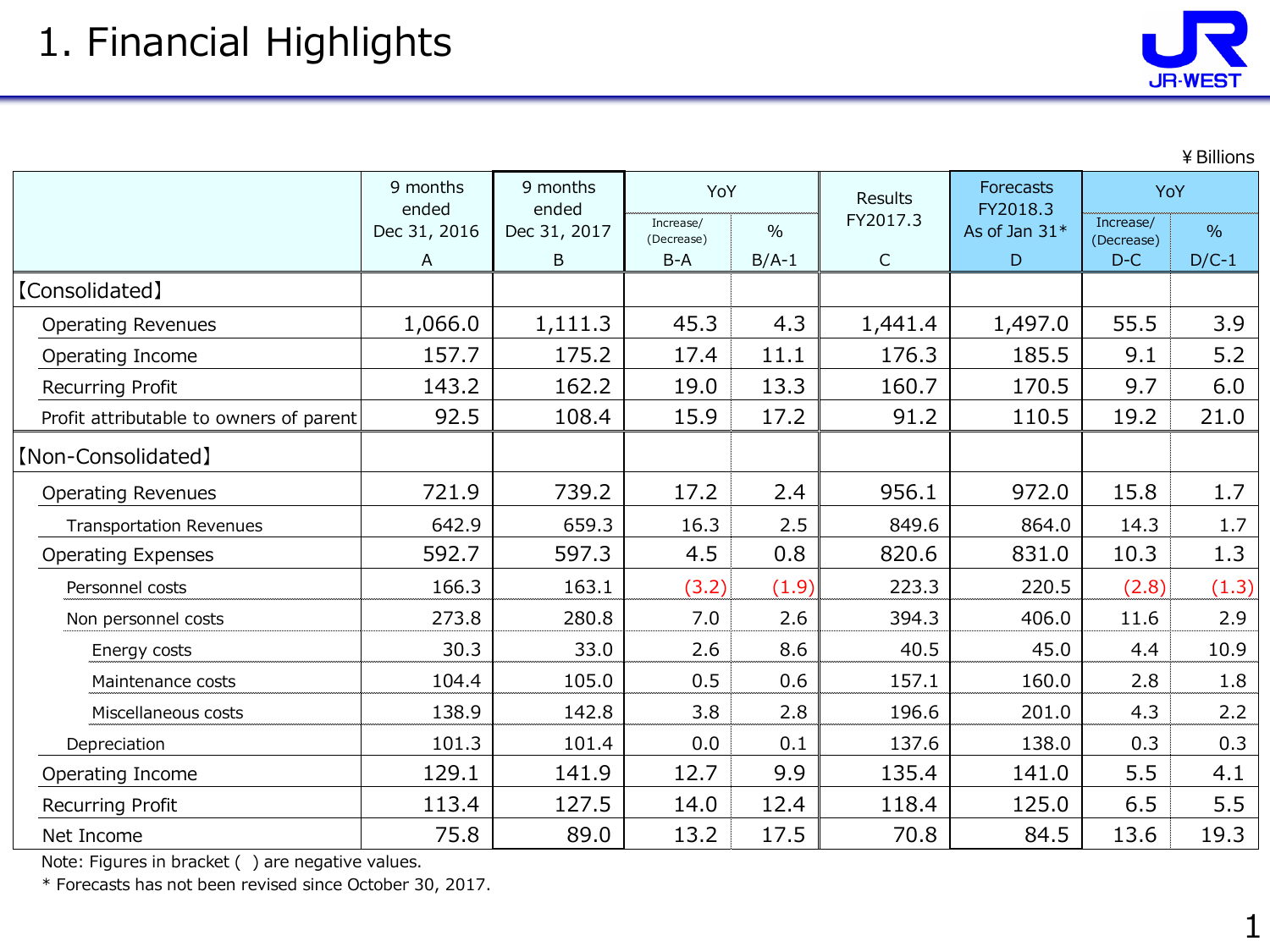## 2. Non-Consolidated Financial Results and Forecasts



¥Billions

|                                          | 9 months              | 9 months              | YoY                             |         | Results     | <b>Forecasts</b>          | YoY                     |         |
|------------------------------------------|-----------------------|-----------------------|---------------------------------|---------|-------------|---------------------------|-------------------------|---------|
|                                          | ended<br>Dec 31, 2016 | ended<br>Dec 31, 2017 | Increase/<br>$\%$<br>(Decrease) |         | FY2017.3    | FY2018.3<br>As of Jan 31* | Increase/<br>(Decrease) | $\%$    |
|                                          | A                     | B                     | $B-A$                           | $B/A-1$ | $\mathsf C$ | D                         | $D-C$                   | $D/C-1$ |
| Operating Revenues                       | 721.9                 | 739.2                 | 17.2                            | 2.4     | 956.1       | 972.0                     | 15.8                    | 1.7     |
| Transportation revenues                  | 642.9                 | 659.3                 | 16.3                            | 2.5     | 849.6       | 864.0                     | 14.3                    | 1.7     |
| Other                                    | 78.9                  | 79.8                  | 0.9                             | 1.2     | 106.4       | 108.0                     | 1.5                     | 1.5     |
| Operating Expenses                       | 592.7                 | 597.3                 | 4.5                             | 0.8     | 820.6       | 831.0                     | 10.3                    | 1.3     |
| Personnel costs                          | 166.3                 | 163.1                 | (3.2)                           | (1.9)   | 223.3       | 220.5                     | (2.8)                   | (1.3)   |
| Non personnel costs                      | 273.8                 | 280.8                 | 7.0                             | 2.6     | 394.3       | 406.0                     | 11.6                    | 2.9     |
| Energy costs                             | 30.3                  | 33.0                  | 2.6                             | 8.6     | 40.5        | 45.0                      | 4.4                     | 10.9    |
| Maintenance costs                        | 104.4                 | 105.0                 | 0.5                             | 0.6     | 157.1       | 160.0                     | 2.8                     | 1.8     |
| Miscellaneous costs                      | 138.9                 | 142.8                 | 3.8                             | 2.8     | 196.6       | 201.0                     | 4.3                     | 2.2     |
| Rental payments, etc.                    | 22.6                  | 22.6                  | (0.0)                           | (0.3)   | 30.2        | 30.5                      | 0.2                     | 0.7     |
| Taxes                                    | 28.5                  | 29.1                  | 0.6                             | 2.2     | 34.9        | 36.0                      | 1.0                     | 2.9     |
| Depreciation                             | 101.3                 | 101.4                 | 0.0                             | 0.1     | 137.6       | 138.0                     | 0.3                     | 0.3     |
| Operating Income                         | 129.1                 | 141.9                 | 12.7                            | 9.9     | 135.4       | 141.0                     | 5.5                     | 4.1     |
| Non-operating revenues and expenses, net | (15.7)                | (14.3)                | 1.3                             | (8.6)   | (17.0)      | (16.0)                    | 1.0                     | (5.9)   |
| Non-operating revenues                   | 1.9                   | 2.0                   | 0.0                             |         | 6.1         | 6.0                       | (0.1)                   |         |
| Non-operating expenses                   | 17.6                  | 16.4                  | (1.2)                           |         | 23.1        | 22.0                      | (1.1)                   |         |
| <b>Recurring Profit</b>                  | 113.4                 | 127.5                 | 14.0                            | 12.4    | 118.4       | 125.0                     | 6.5                     | 5.5     |
| Extraordinary profit and loss, net       | (3.6)                 | 0.9                   | 4.6                             |         | (16.5)      | (3.0)                     | 13.5                    |         |
| Extraordinary profit                     | 6.6                   | 17.3                  | 10.6                            |         | 18.3        |                           |                         |         |
| Extraordinary loss                       | 10.3                  | 16.3                  | 5.9                             |         | 34.9        |                           |                         |         |
| Net Income                               | 75.8                  | 89.0                  | 13.2                            | 17.5    | 70.8        | 84.5                      | 13.6                    | 19.3    |

Note: Figures in bracket ( ) are negative values.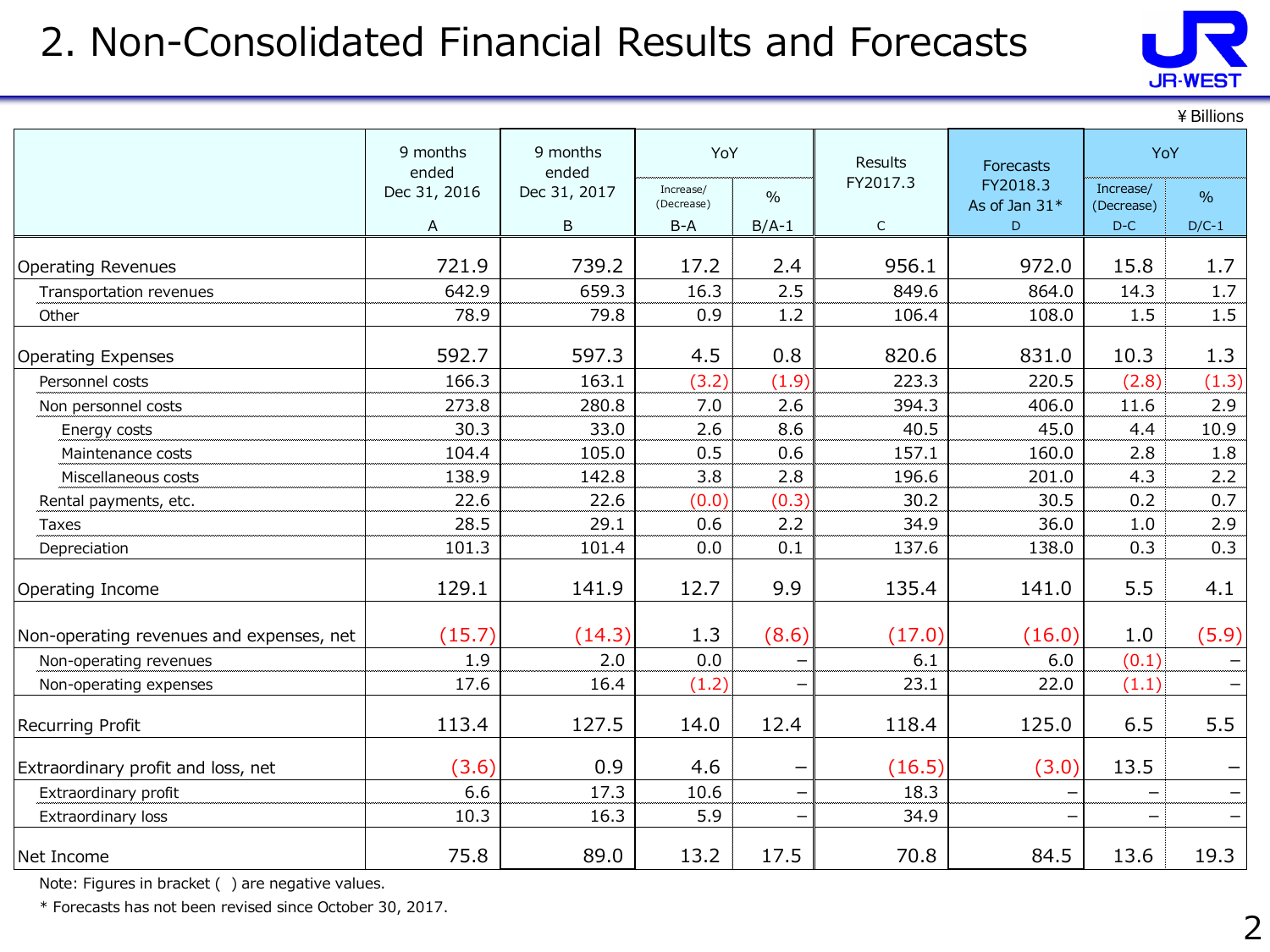

#### Transportation Revenues Passenger-Kilometers

|                                              | ¥ Billions                                              |          |                    |                                      |          |             |                       |                          |                          |          |                                                         |             | Millions of passenger-kilometers |                                      |             |  |
|----------------------------------------------|---------------------------------------------------------|----------|--------------------|--------------------------------------|----------|-------------|-----------------------|--------------------------|--------------------------|----------|---------------------------------------------------------|-------------|----------------------------------|--------------------------------------|-------------|--|
|                                              | Results for 9 months ended Dec 31<br>$(4/1 \sim 12/31)$ |          |                    | 3 months (3Q)<br>$(10/1 \sim 12/31)$ |          | FY2017.3    | FY2018.3<br>Forecasts |                          | YoY                      |          | Results for 9 months ended Dec 31<br>$(4/1 \sim 12/31)$ |             |                                  | 3 months (3Q)<br>$(10/1 \sim 12/31)$ |             |  |
|                                              | FY2017.3                                                | FY2018.3 | YoY                | FY2017.3                             | FY2018.3 | YoY         | Results               | As of<br>Jan 31*         |                          | FY2017.3 | FY2018.3                                                | YoY         | FY2017.3                         | FY2018.3                             | YoY         |  |
| Total                                        | 642.9                                                   | 659.3    | 16.3<br>2.5%       | 220.0                                | 225.6    | 5.5<br>2.5% | 849.6                 | 864.0                    | 14.3<br>1.7%             | 44,345   | 45,217                                                  | 872<br>2.0% | 15,063                           | 15,336                               | 272<br>1.8% |  |
| Shinkansen                                   | 330.1                                                   | 341.6    | 11.4<br>3.5%       | 115.0                                | 118.9    | 3.8<br>3.4% | 434.6                 | 444.6                    | 10.0<br>2.3%             | 15,476   | 16,064                                                  | 588<br>3.8% | 5,472                            | 5,656                                | 184<br>3.4% |  |
| Commuter<br>Passes                           | 7.7                                                     | 8.1      | 0.4<br>5.5%        | 2.6                                  | 2.7      | 0.1<br>4.1% | 10.2                  | -                        |                          | 618      | 642                                                     | 23<br>3.8%  | 202                              | 210                                  | 3.9%        |  |
| Non-Commuter<br>Passes                       | 322.4                                                   | 333.4    | 11.0<br>3.4%       | 112.4                                | 116.2    | 3.7<br>3.4% | 424.3                 | $-$                      |                          | 14,857   | 15,422                                                  | 564<br>3.8% | 5,269                            | 5,445                                | 176<br>3.3% |  |
| <b>Conventional Lines</b>                    | 312.7                                                   | 317.6    | 4.8<br>1.6%        | 104.9                                | 106.7    | 1.7<br>1.6% | 415.0                 | 419.3                    | 4.2<br>1.0%              | 28,868   | 29,153                                                  | 284<br>1.0% | 9,591                            | 9,679                                | 88<br>0.9%  |  |
| Commuter<br>Passes                           | 107.6                                                   | 108.0    | 0.4<br>0.4%        | 35.5                                 | 35.7     | 0.2<br>0.7% | 141.5                 | -                        |                          | 17,440   | 17,529                                                  | 89<br>0.5%  | 5,706                            | 5,726                                | 19<br>0.3%  |  |
| Non-Commuter<br>Passes                       | 205.1                                                   | 209.6    | 4.4<br>2.2%        | 69.4                                 | 70.9     | 1.4<br>2.1% | 273.5                 | $\qquad \qquad$          | $\overline{\phantom{a}}$ | 11,428   | 11,623                                                  | 194<br>1.7% | 3,884                            | 3,953                                | 68<br>1.8%  |  |
| Kansai Urban Area<br>(Kyoto-Osaka-Kobe Area) | 230.1                                                   | 233.7    | 3.6<br>1.6%        | 77.1                                 | 78.1     | 0.9<br>1.3% | 305.0                 | 308.2                    | 3.2<br>1.1%              | 22,528   | 22,753                                                  | 224<br>1.0% | 7,485                            | 7,541                                | 56<br>0.8%  |  |
| Commuter<br>Passes                           | 88.3                                                    | 88.8     | 0.4<br>0.5%        | 29.2                                 | 29.4     | 0.2<br>0.7% | 116.4                 | -                        |                          | 14,311   | 14,390                                                  | 79<br>0.6%  | 4,695                            | 4,711                                | 16<br>0.4%  |  |
| Non-Commuter<br>Passes                       | 141.7                                                   | 144.9    | 3.1<br>2.2%        | 47.9                                 | 48.6     | 0.7<br>1.6% | 188.5                 | $\overline{\phantom{0}}$ | $\overline{\phantom{0}}$ | 8,217    | 8,362                                                   | 145<br>1.8% | 2,790                            | 2,830                                | 39<br>1.4%  |  |
| Other Lines                                  | 82.6                                                    | 83.9     | 1.2<br>1.5%        | 27.8                                 | 28.5     | 0.7<br>2.6% | 110.0                 | 111.0                    | 0.9<br>0.9%              | 6,339    | 6,399                                                   | 59<br>0.9%  | 2,105                            | 2,137                                | 32<br>1.5%  |  |
| Commuter<br>Passes                           | 19.2                                                    | 19.2     | (0.0)<br>$(0.1\%)$ | 6.3                                  | 6.3      | 0.0<br>0.7% | 25.1                  | $\overline{\phantom{0}}$ |                          | 3,128    | 3,139                                                   | 10<br>0.3%  | 1,011                            | 1,014                                | 3<br>0.3%   |  |
| Non-Commuter<br>Passes                       | 63.4                                                    | 64.6     | 1.2<br>2.0%        | 21.5                                 | 22.2     | 0.6<br>3.2% | 84.9                  | -                        |                          | 3,211    | 3,260                                                   | 49<br>1.5%  | 1,094                            | 1,123                                | 28<br>2.6%  |  |

Note: Figures in bracket ( ) are negative values.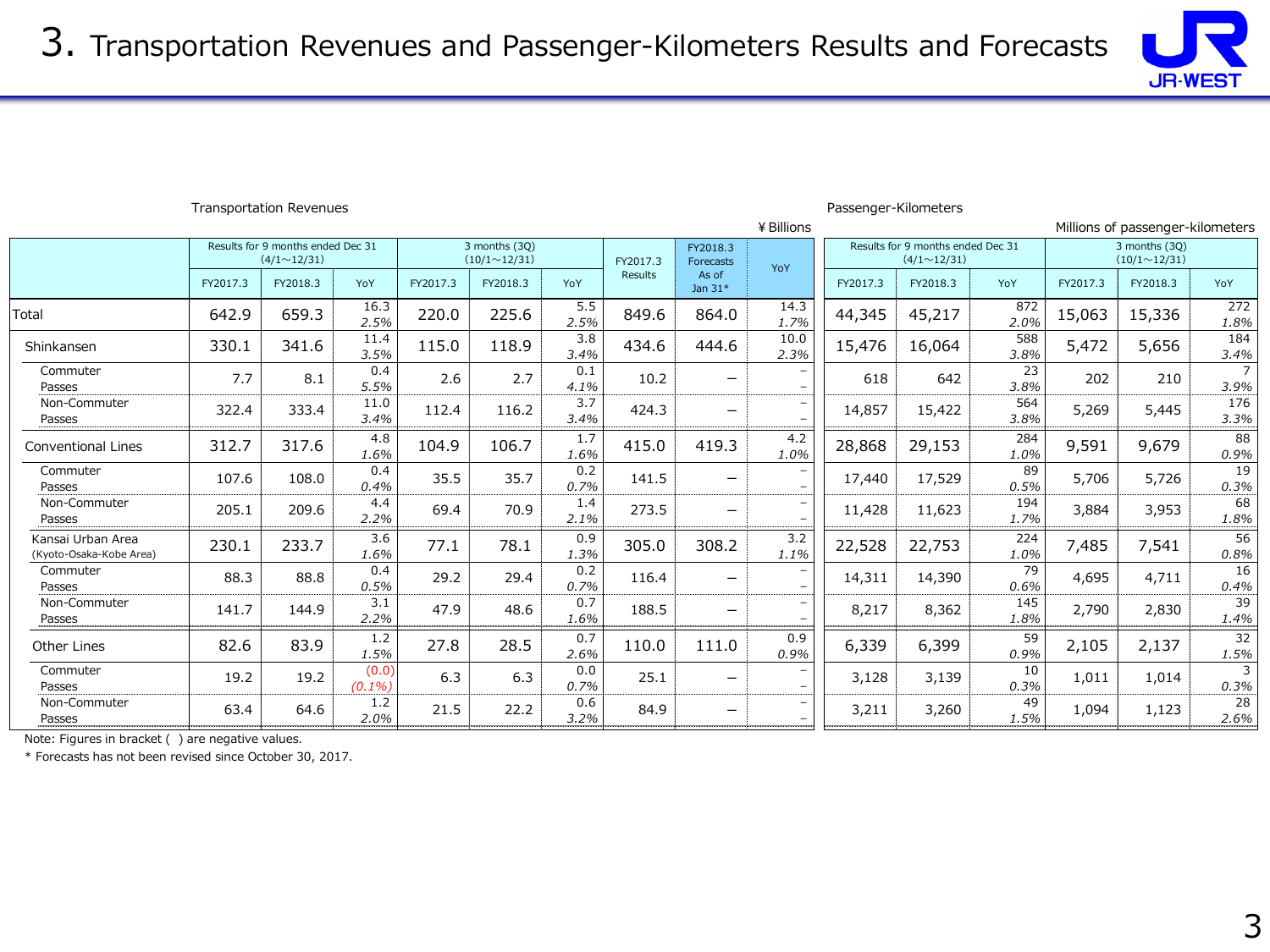

|                                          |                   |                   |                                                 |         |             |                           |                         | ¥ Billions               |
|------------------------------------------|-------------------|-------------------|-------------------------------------------------|---------|-------------|---------------------------|-------------------------|--------------------------|
|                                          | 9 months<br>ended | 9 months<br>ended | YoY<br>Increase/<br>$\frac{0}{0}$<br>(Decrease) |         | Results     | Forecasts                 | YoY                     |                          |
|                                          | Dec 31, 2016      | Dec 31, 2017      |                                                 |         | FY2017.3    | FY2018.3<br>As of Jan 31* | Increase/<br>(Decrease) | $\%$                     |
|                                          | A                 | B                 | B-A                                             | $B/A-1$ | $\mathsf C$ | D                         | $D-C$                   | $D/C-1$                  |
| <b>Operating Revenues</b>                | 1,066.0           | 1,111.3           | 45.3                                            | 4.3     | 1,441.4     | 1,497.0                   | 55.5                    | 3.9                      |
| <b>Operating Expenses</b>                | 908.2             | 936.0             | 27.8                                            | 3.1     | 1,265.0     | 1,311.5                   | 46.4                    | 3.7                      |
| Operating Income                         | 157.7             | 175.2             | 17.4                                            | 11.1    | 176.3       | 185.5                     | 9.1                     | 5.2                      |
| Non-operating revenues and expenses, net | (14.5)            | (13.0)            | 1.5                                             | (10.6)  | (15.6)      | (15.0)                    | 0.6                     | (3.9)                    |
| Non-operating revenues                   | 3.4               | 3.8               | 0.4                                             |         | 8.0         | 7.2                       | (0.8)                   |                          |
| Non-operating expenses                   | 18.0              | 16.9              | (1.0)                                           |         | 23.7        | 22.2                      | (1.5)                   | $\overline{\phantom{m}}$ |
| Recurring Profit                         | 143.2             | 162.2             | 19.0                                            | 13.3    | 160.7       | 170.5                     | 9.7                     | 6.0                      |
| Extraordinary profit and loss, net       | (6.0)             | (0.2)             | 5.7                                             |         | (23.0)      | (4.0)                     | 19.0                    |                          |
| Extraordinary profit                     | 7.5               | 19.2              | 11.6                                            |         | 19.6        |                           |                         |                          |
| Extraordinary loss                       | 13.6              | 19.5              | 5.8                                             |         | 42.6        |                           |                         | -                        |
| Profit attributable to owners of parent  | 92.5              | 108.4             | 15.9                                            | 17.2    | 91.2        | 110.5                     | 19.2                    | 21.0                     |
|                                          |                   |                   |                                                 |         |             |                           |                         |                          |
| Comprehensive Income                     | 93.2              | 112.7             | 19.4                                            | 20.9    | 92.0        |                           |                         |                          |

Note: Figures in bracket ( ) are negative values.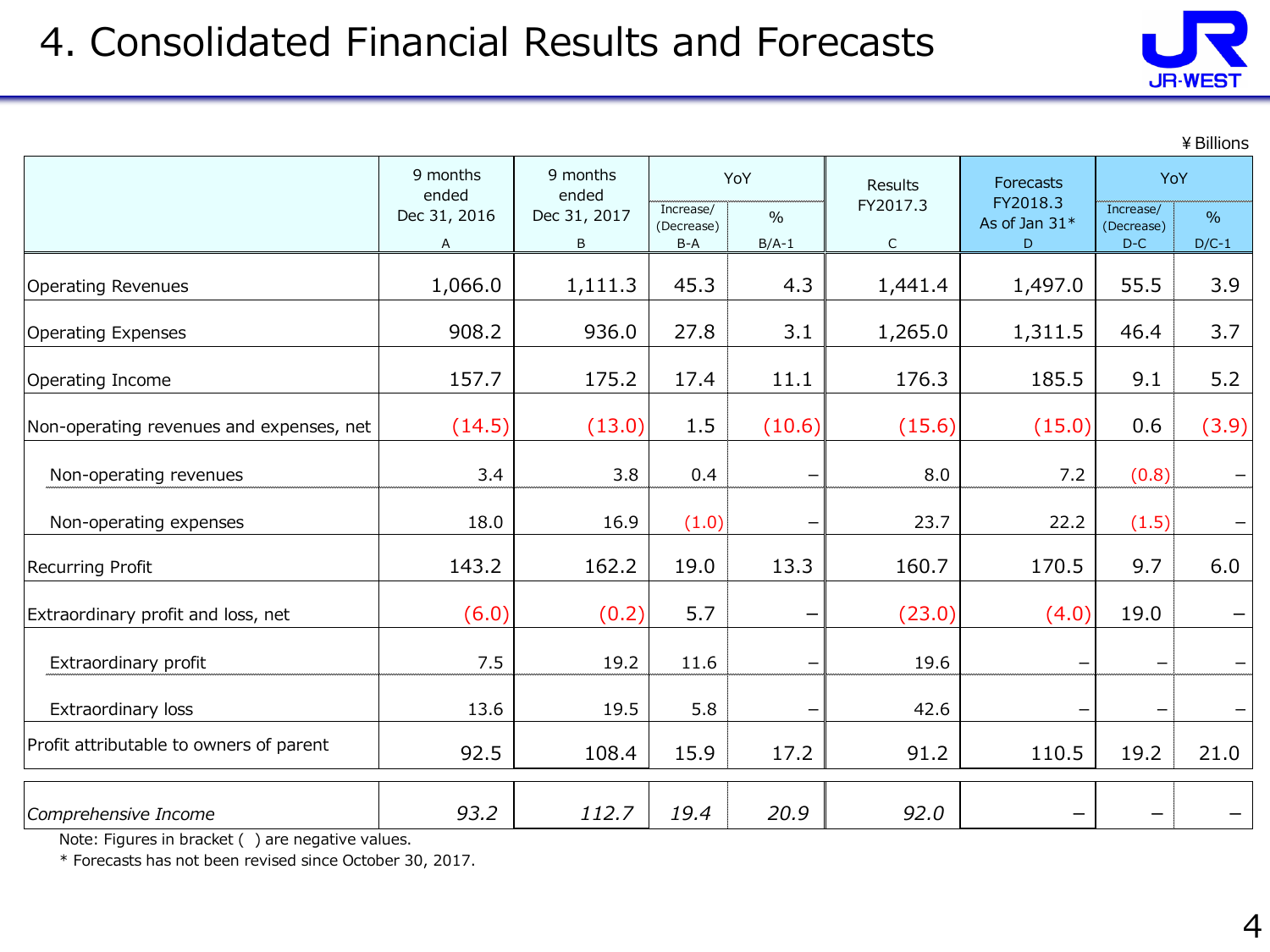

|                                                                 |                   |                         |                         |                          |                         |                          |                          | ¥ Billions               |
|-----------------------------------------------------------------|-------------------|-------------------------|-------------------------|--------------------------|-------------------------|--------------------------|--------------------------|--------------------------|
|                                                                 | 9 months<br>ended | 9 months<br>ended       |                         | YoY                      | Results                 | Forecasts<br>FY2018.3    | YoY                      |                          |
|                                                                 | Dec 31, 2016      | Dec 31, 2017            | Increase/<br>(Decrease) | $\frac{0}{0}$            | FY2017.3                | As of Jan $31^*1$        | Increase/<br>(Decrease)  | $\frac{0}{0}$            |
|                                                                 | A<br>1,066.0      | $\mathsf{B}$<br>1,111.3 | $B-A$<br>45.3           | $B/A-1$<br>4.3           | $\mathsf{C}$<br>1,441.4 | D.<br>1,497.0            | $D-C$<br>55.5            | $D/C-1$<br>3.9           |
| Operating Revenues <sup>*2</sup>                                |                   |                         |                         |                          |                         |                          |                          |                          |
| Transportation                                                  | 701.5             | 720.2                   | 18.6                    | 2.7                      | 929.1                   | 946.5                    | 17.3                     | 1.9                      |
| Retail                                                          | 175.9             | 180.4                   | 4.4                     | 2.6                      | 233.9                   | 240.8                    | 6.8                      | 2.9                      |
| Sales of goods and food services                                | 114.6             | 121.9                   | 7.2                     | 6.3                      | 152.5                   | 162.2                    | 9.6                      | 6.3                      |
| [Accommodation-oriented budget hotels] (restated) <sup>*3</sup> | [8.2]             | [8.8]                   | [0.5]                   | [7.1]                    | [10.8]                  | [11.7]                   | [0.9]                    | [8.5]                    |
| <b>Department Stores</b>                                        | 55.2              | 52.3                    | (2.8)                   | (5.2)                    | 73.4                    | 70.6                     | (2.8)                    | (3.9)                    |
| Real estate                                                     | 75.4              | 100.8                   | 25.3                    | 33.6                     | 109.5                   | 138.7                    | 29.1                     | 26.6                     |
| Shopping center                                                 | 45.8              | 44.9                    | (0.9)                   | (2.0)                    | 60.5                    | 59.1                     | (1.4)                    | (2.4)                    |
| Real estate lease and sale                                      | 28.2              | 54.4                    | 26.2                    | 92.7                     | 47.2                    | 77.7                     | 30.4                     | 64.6                     |
| [Real estate sale](restated)                                    | [5.1]             | [22.1]                  | [16.9]                  | [327.4]                  | [16.1]                  | [34.9]                   | [18.8]                   | [117.1]                  |
| Other businesses                                                | 113.0             | 109.8                   | (3.1)                   | (2.8)                    | 168.8                   | 171.0                    | 2.1                      | 1.3                      |
| Hotel                                                           | 27.7              | 27.5                    | (0.2)                   | (1.0)                    | 36.2                    | 35.9                     | (0.3)                    | (0.8)                    |
| Nippon Travel Agency                                            | 30.1              | 29.4                    | (0.6)                   | (2.3)                    | 42.0                    | 41.0                     | (1.0)                    | (2.5)                    |
| Operating Income*2                                              | 157.7             | 175.2                   | 17.4                    | 11.1                     | 176.3                   | 185.5                    | 9.1                      | 5.2                      |
| Transportation                                                  | 118.8             | 131.0                   | 12.1                    | 10.2                     | 121.7                   | 127.1                    | 5.3                      | 4.4                      |
| Retail                                                          | 4.7               | 6.2                     | 1.4                     | 29.8                     | 5.2                     | 7.0                      | 1.7                      | 33.3                     |
| Sales of goods and food services                                | 4.7               | 5.4                     | 0.6                     | 14.4                     | 5.1                     | $\overline{\phantom{m}}$ | $\qquad \qquad -$        | $\overline{\phantom{0}}$ |
| Department stores                                               | (0.2)             | 0.4                     | 0.6                     |                          | (0.1)                   |                          | —                        |                          |
| Real estate                                                     | 25.1              | 29.0                    | 3.8                     | 15.4                     | 32.2                    | 35.5                     | 3.2                      | 10.2                     |
| Shopping center                                                 | 8.2               | 7.2                     | (0.9)                   | (11.8)                   | 9.6                     |                          | $\overline{\phantom{0}}$ | $\overline{\phantom{0}}$ |
| Real estate lease and sale                                      | 8.3               | 14.7                    | 6.4                     | 77.4                     | 11.6                    |                          | -                        | -                        |
| Other businesses                                                | 9.0               | 7.8                     | (1.1)                   | (13.3)                   | 20.4                    | 19.0                     | (1.4)                    | (7.2)                    |
| Hotel                                                           | 2.5               | 2.0                     | (0.4)                   | (17.0)                   | 2.4                     | $\qquad \qquad -$        | —                        | $\overline{\phantom{0}}$ |
| Nippon Travel Agency                                            | (0.6)             | (1.6)                   | (0.9)                   | $\overline{\phantom{0}}$ | 0.6                     | $\overline{\phantom{0}}$ | -                        | $-$                      |

Note: Figures in bracket ( ) are negative values.

\*1 Forecasts has not been revised since October 30, 2017.

\*2 The breakdowns of operating revenues and operating income by each segment are the sums of revenues of major subsidiaries.

\*3 Figures in brackets 【 】 are the sales of accommodation-oriented budget hotel, "VIA INN", sales, excluding Shimonoseki (non-consolidated),

Asakusa (other business segment), and Hiroshima Kanayamacho (other business segment) locations.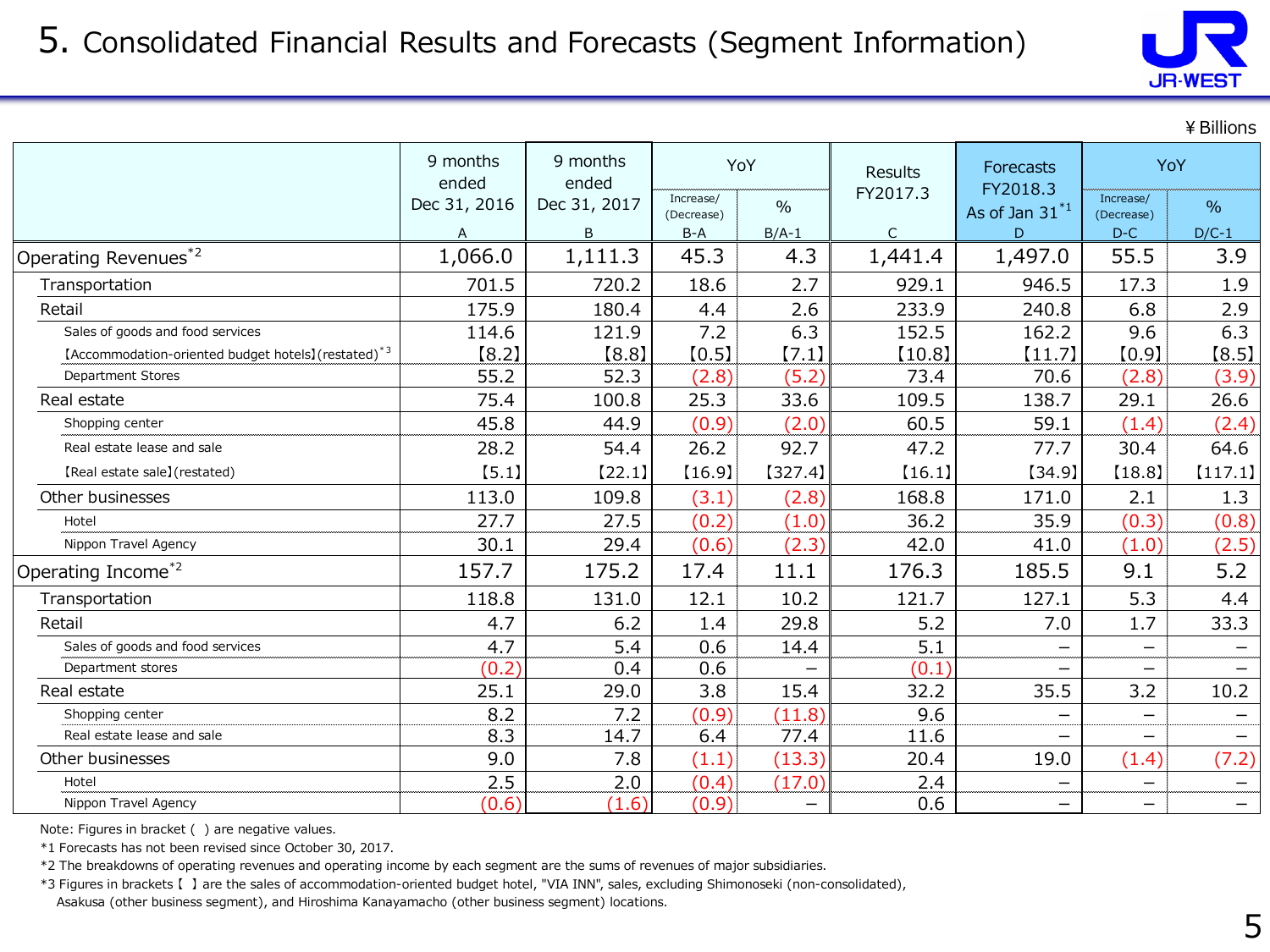

### ¥Billions

|                                        | As of March 31,<br>2017 | As of Dec 31,<br>2017 | <b>Difference</b><br>increase/<br>(decrease) |  |
|----------------------------------------|-------------------------|-----------------------|----------------------------------------------|--|
|                                        | A                       | B                     | B-A                                          |  |
| <b>Assets</b>                          | 3,007.8                 | 3,063.2               | 55.4                                         |  |
| Liabilities                            | 1,975.2                 | 1,947.4               | (27.7)                                       |  |
| Net assets                             | 1,032.6                 | 1,115.8               | 83.2                                         |  |
| Balance of Long-term Debt and Payables | 1,037.9                 | 1,090.8               | 52.8                                         |  |
| [Average interest rate (%) ]           | [1.97]                  | (1.91)                | $(0.06)$ ]                                   |  |
| Shinkansen Purchase Liability          | 104.6                   | 104.2                 | (0.4)                                        |  |
| [Average interest rate (%) ]           | [6.55]                  | [6.55]                |                                              |  |
| <b>Bonds</b>                           | 534.9                   | 574.9                 | 40.0                                         |  |
| [Average interest rate (%) ]           | $[1.75]$                | $[1.70]$              | $(0.05)$ ]                                   |  |
| Equity ratio $(\%)$                    | 31.3                    | 33.3                  | 2.0                                          |  |
| Net assets per share $(*)$             | 4,857.50                | 5,273.94              | 416.44                                       |  |

Note: Figures in bracket ( ) are negative values.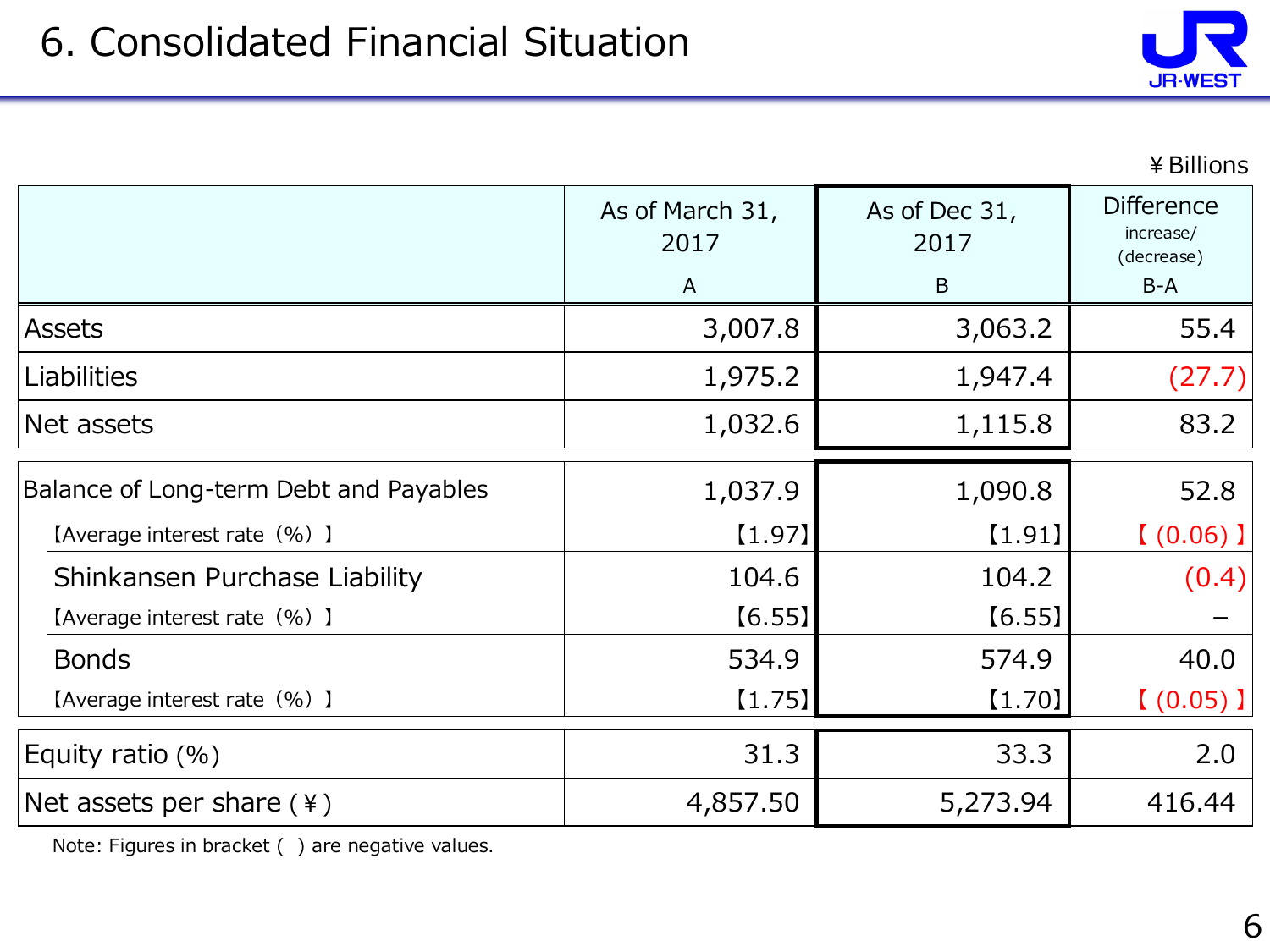

Persons, ¥ Billions

|                                                     | 9 months ended<br>Dec 31, 2016 | 9 months ended<br>Dec 31, 2017 | <b>Results</b><br>FY2017.3 | <b>Forecasts</b><br>FY2018.3<br>As of Jan $31^{2}$ |
|-----------------------------------------------------|--------------------------------|--------------------------------|----------------------------|----------------------------------------------------|
| ROA (%, Consolidated)                               | 5.5                            | 5.8                            | 6.0                        | 6.2                                                |
| ROE (%, Consolidated)                               | 10.2                           | 11.1                           | 10.0                       | 11.3                                               |
| EBITDA (Consolidated) <sup>*1</sup>                 | 277.5                          | 297.3                          | 339.1                      | 351.7                                              |
| Depreciation (Consolidated)                         | 119.7                          | 121.1                          | 162.7                      | 165.0                                              |
| Capital Expenditure<br>(Consolidated, own fund)     | 115.9                          | 97.1                           | 192.4                      | 166.0                                              |
| Capital Expenditure<br>(Non-consolidated, own fund) | 93.1                           | 69.9                           | 159.8                      | 130.0                                              |
| Safety-related capital expenditure                  | 63.3                           | 46.1                           | 105.0                      | 79.0                                               |
| Dividends per share (¥)                             | 70                             | 80                             | 140                        | 160                                                |

| $\mu$ Dividentus per sitare (*)       |        | 7 U I                          |                                                                   | ÕU.                            |        | 140                        | TON                                                               |        |
|---------------------------------------|--------|--------------------------------|-------------------------------------------------------------------|--------------------------------|--------|----------------------------|-------------------------------------------------------------------|--------|
|                                       |        |                                |                                                                   |                                |        |                            |                                                                   |        |
|                                       |        | 9 months ended<br>Dec 31, 2016 |                                                                   | 9 months ended<br>Dec 31, 2017 |        | <b>Results</b><br>FY2017.3 | <b>Forecasts</b><br>FY2018.3<br>As of Jan $31^{2}$                |        |
|                                       |        |                                | Consolidated   Non-Consolidated   Consolidated   Non-Consolidated |                                |        |                            | Consolidated   Non-Consolidated   Consolidated   Non-Consolidated |        |
| No. of employees at the end of period | 47,346 | 25,881                         | 48,130                                                            | 25,353                         | 47,382 | 25,821                     |                                                                   |        |
| Financial income and expenses, net    | (16.5) | (15.9)                         | (15.2)                                                            | (14.7)                         | (21.6) | (21.0)                     | (20.3)                                                            | (19.6) |
| Interest and dividend income          | 0.5    | 1.0                            | 0.5                                                               | 1.1                            | 0.6    | 1.1                        | 0.7                                                               | 1.2    |
| Interest expenses                     | 17.0   | 17.0                           | 15.8                                                              | 15.8                           | 22.3   | 22.2                       | 21.0                                                              | 20.8   |

Note: Figures in bracket ( ) are negative values.

 $*1$  EBITDA = Operating Income + Depreciation + Amortization of goodwill